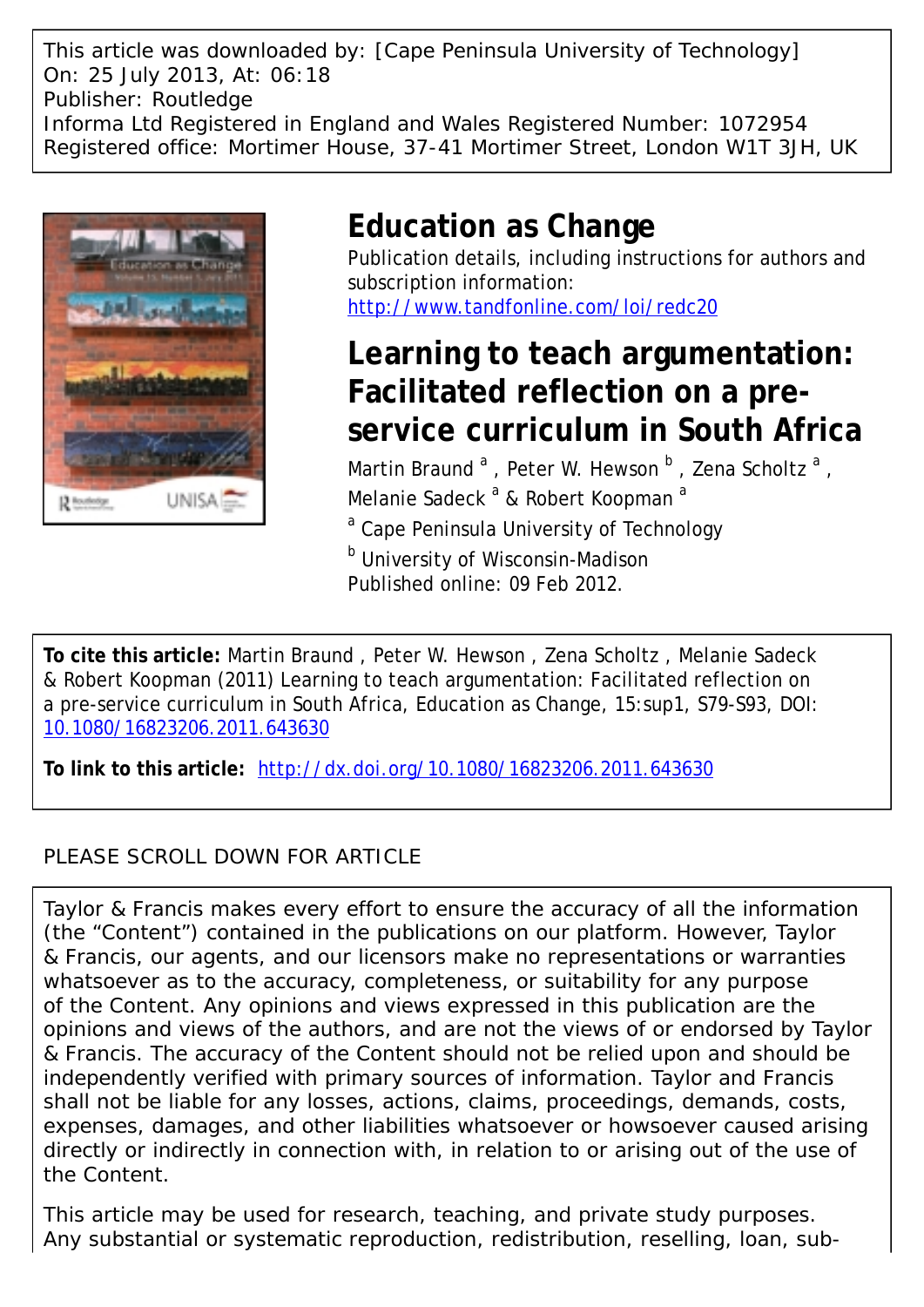licensing, systematic supply, or distribution in any form to anyone is expressly forbidden. Terms & Conditions of access and use can be found at [http://](http://www.tandfonline.com/page/terms-and-conditions) [www.tandfonline.com/page/terms-and-conditions](http://www.tandfonline.com/page/terms-and-conditions)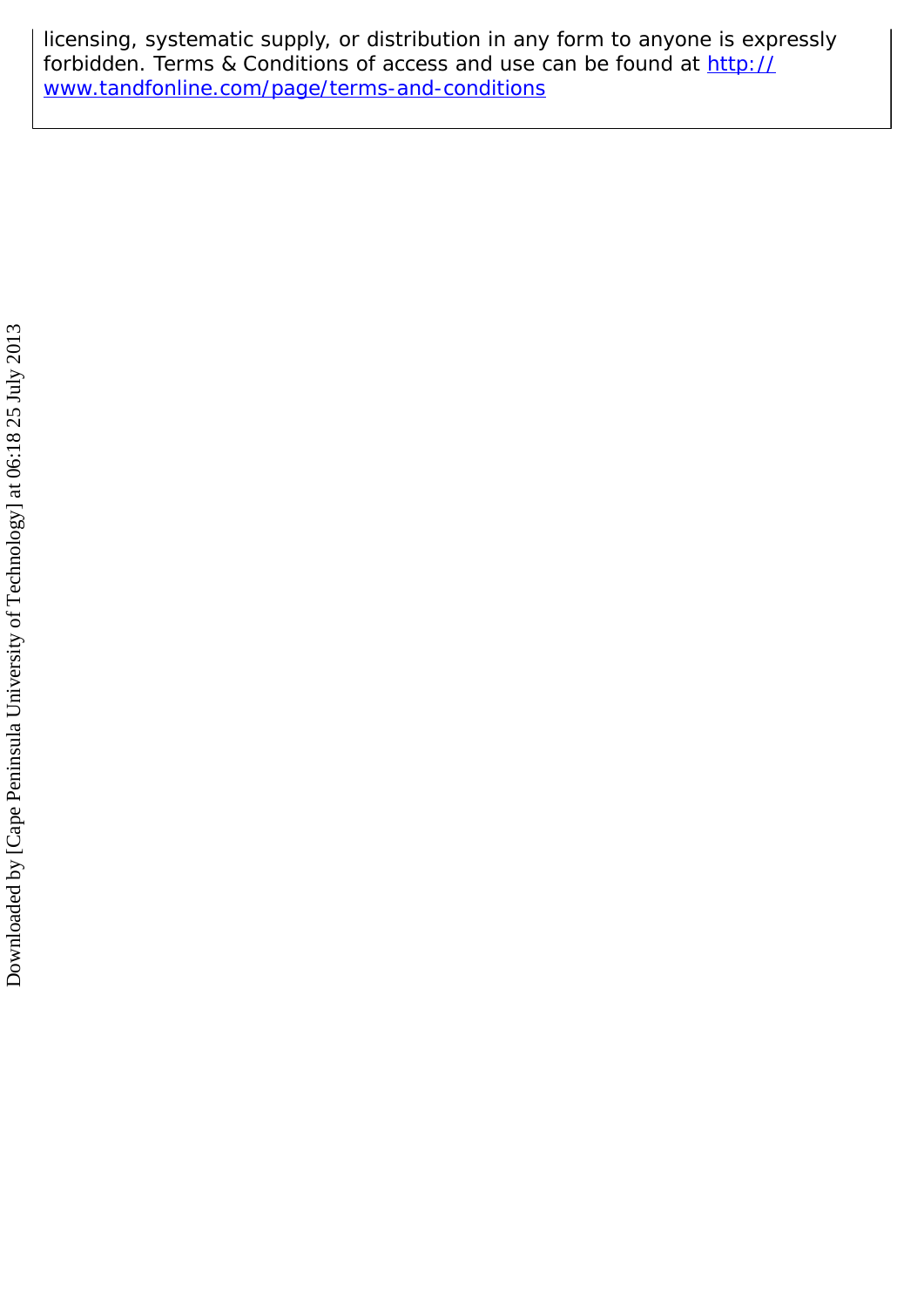## Learning to teach argumentation: Facilitated reflection on a pre-service curriculum in South Africa

Martin Braund Cape Peninsula University of Technology Peter W. Hewson University of Wisconsin-Madison Zena Scholtz, Melanie Sadeck and Robert Koopman Cape Peninsula University of Technology

## **Abstract**

In South Africa, critical thinking is a prominent aim of education. Argumentation (the processes and products of arguing) is central to critical thinking and important in science and technology, but teachers have not been trained in classroom methods. This article reports an evaluation of the university-based part of a programme to train science and technology student teachers to teach argumentation. Observations of the university sessions produced detailed descriptions of the enacted curriculum with respect to argumentation and the teaching of argumentation. A model called SIMPL facilitated critical reflection by the programme's teacher educators. These reflections validated course structures, identified key assumptions made by teacher educators and clarified the interplay between student teachers as learners, and teachers' and teacher educators' instructional roles. The findings showed that while the curriculum provided student teachers with ample experience of argumentation and opportunities to plan for and teach peers, they needed more support in facilitating argumentation discussions and drawing on sufficient, relevant science in peer teaching. SIMPL allowed teacher educators to realise they had not identified or differentiated student teachers' learning of argumentation from learning to teach argumentation. Implications for future cohorts and the application of SIMPL to better understand the integration of aspects of training are discussed.

Key words: Argumentation, critical thinking, initial teacher education, science education

## Introduction

Critical thinking was introduced as a cornerstone of a curriculum that emerged from post-apartheid democratic changes and priorities for education in South Africa. One intention was to engage a citizenry with decision making affecting peoples' lives, in response to the ideals of the country to 'produce independent, critical thinkers able to question, weigh evidence, make informed judgments and accept the incomplete nature of knowledge' (Republic of South Africa 1995:22). Putting a system in place to facilitate school students achieving these outcomes, required attention to curriculum development, instructional practices, and professional development for practising and prospective teachers.

There has been some research on teacher pedagogy in critical thinking, particularly as it concerns using argumentation (Erduran, Simon & Osborne 2004; Simon, Erduran & Osborne 2006), but so far studies on how teachers and student teachers develop their professional knowledge and learn to teach in this

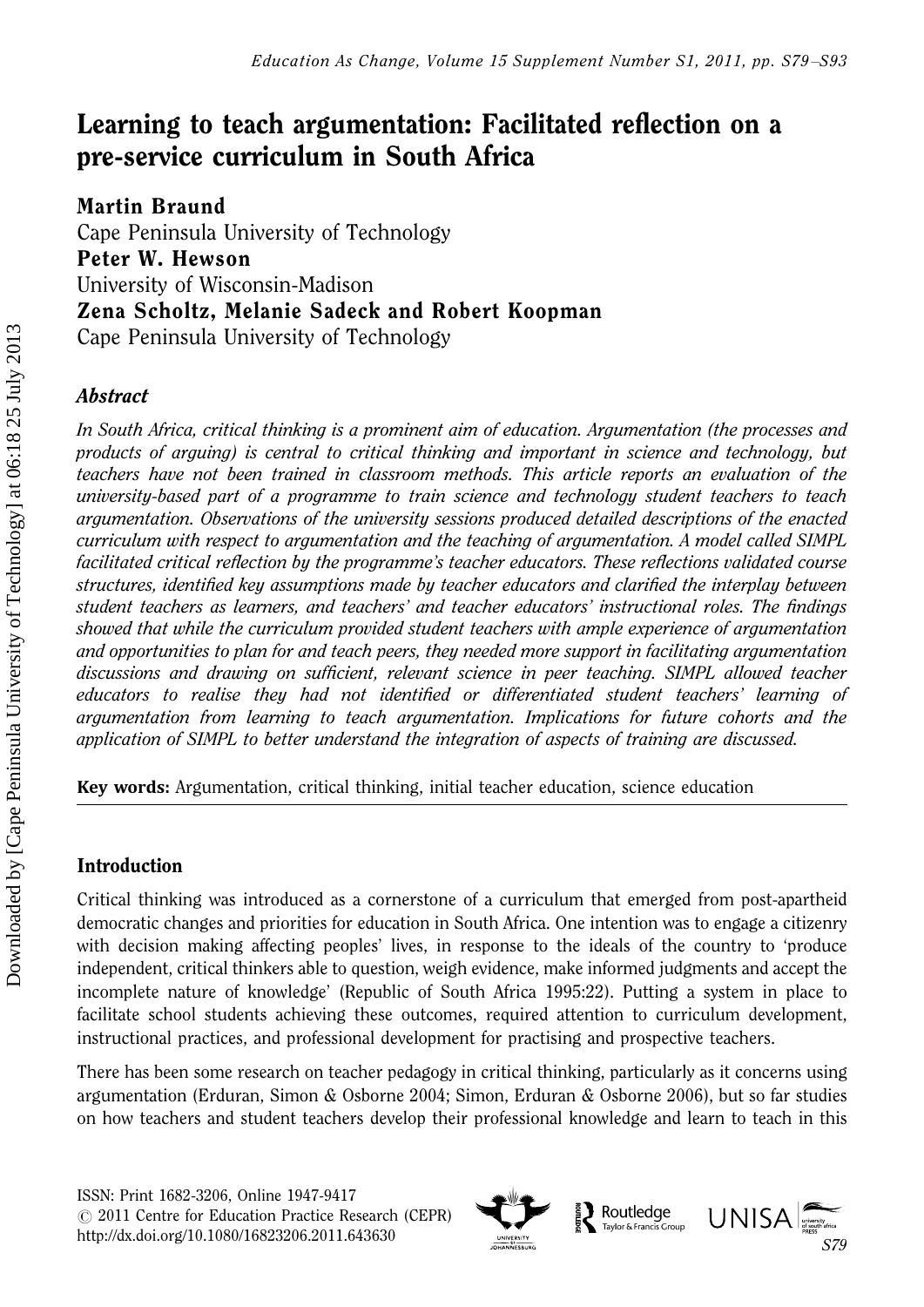area have been limited (Zohar 2008). We are not aware of any studies in southern Africa that deal with how student teachers' knowledge and professional skills in this area develop.

This study is a facilitated critical reflection on a university-based component of a teacher education programme designed to help science and technology student teachers meet the needs of the curriculum in critical thinking and argumentation. The study took place at a university in the Western Cape province of South Africa. A particular model, the SCALE Immersion Model of Professional Learning (SIMPL) was used to facilitate reflection on programme design, student teacher outcomes and the roles of teacher educators (Lauffer & Lauffer 2009). The focus of research is on course design, implementation and improvement. First, we establish an educational justification for critical thinking in the curriculum, its links with argumentation and, more briefly, what is known of learners' abilities to engage in and teachers' efforts to teach science argumentation. This is followed by sections summarising the components of the university-based programme, and the SIMPL model used to analyse it. Two general questions are addressed, the first of which comprises two sub-questions:

- (1) What are the elements of an argumentation curriculum for prospective science and technology teachers?
	- a. What was the enacted curriculum with respect to student teachers' argumentation and teaching of argumentation?
	- b. What insights on the enacted curriculum are provided by student teacher outcomes in argumentation and teaching of argumentation to peers?
- (2) How does the SIMPL model facilitate reflection on an argumentation curriculum for prospective science and technology teachers?

## Critical thinking

There are general justifications for developing critical thinking ability, going beyond South Africa's local needs. According to Pithers and Soden, increased economic competition demands that education and training, no matter in what discipline or at what level, should enable learners to think 'smarter' than in the past (Pithers & Soden 2000:237). Barnes (2005) argues that we find ourselves at a time when learners are inundated with information via the World Wide Web and other media, but have limited skills to decipher, question, validate and reason about the substantiality or validity of the information accessed. From these standpoints, teaching for critical thinking is a necessity for all learners (Lombard  $\&$  Grosser 2004). If teaching is thought of as constructivist, in the sense of building on students' existing ideas (which is particularly important in science education) (Driver, Asoko & Leach et al. 1994), it is crucial to document the ways in which students cope with situations where critical thinking is required, so that newly encountered ideas and concepts are tested out and assimilated or rejected when reshaping mental frameworks. Taking this idea further, Kuhn (1999) draws attention to different levels of meta-knowing about the nature of assertions. Where assertions are considered to be judgements based on argument and evidence, and knowledge is subjective and uncertain, she sees critical thinking as a meta-cognitive tool to enhance domain-specific understanding. Kuhn's understanding of the nature of assertions as judgements coincides with components of the nature of science (see, for instance, Abd-El-Khalick, Lederman & Bell et al. 2002; Tsai & Liu 2005), making the development of critical thinking particularly relevant to science education.

In science education, considerable work has been done to survey the ideas of students at different ages about the relationship between data (or other types of evidence) and claims. For example, Leach, Driver and Millar et al. (1997) report that school students as old as 16 years of age do not differentiate between observations (the data) and conclusions (the theory). Only at undergraduate level (Dagher, Brickhouse  $\&$ Shipman et al. 2004; Ryder, Leach & Driver 1999) do students explicitly use data to identify patterns and draw conclusions.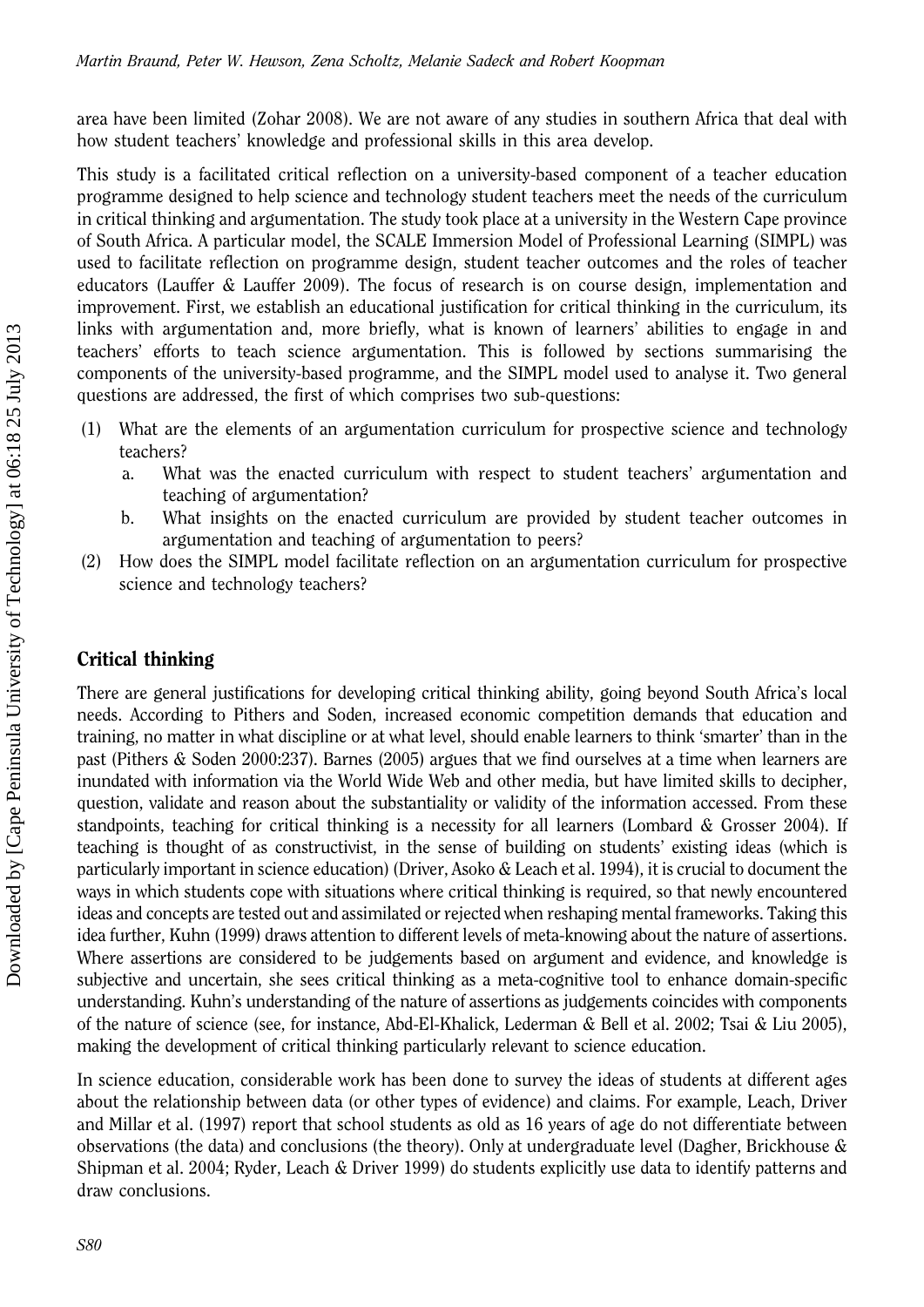#### Argumentation as a component of critical thinking

In a Delphi study of prominent experts' views on critical thinking, Facione and Facione listed six components, each of which emphasises the need to examine assertions and claims in the light of the quality of evidence used to provide warrants and backings, through which the validity and integrity of claims and assertions are tested (Facione & Facione 1992). Thus argumentation, the process of resolving opinions and examining the cogency of premises and conclusions, is a major way of operationalising critical thinking in specific knowledge domains such as science (Kuhn 1993). The process of argumentation draws heavily on the critical thinking skills of analysing and evaluating evidence and drawing inferences. It includes the abilities to formulate an argument, using evidence to support the argument, and, even stronger, to counter the arguments of others. Argumentation has generated a considerable level of interest in the science education research community over the past decade (Driver, Newton & Osborne 2000; Erduran, Simon & Osborne 2004; Scholtz et al. 2008; Simon, Erduran & Osborne 2006). It is not surprising that argumentation has been recognised as a key component in school students coming to understand and reason about science topics (Driver et al. 1994). This is closely related to calls for an enhanced scientific literacy that allows science learners and the general public to participate in socially important debates, for example about environmental degradation (Osborne, Collins & Ratcliffe et al. 2003; Tao 2003; Tsai & Liu 2005). Dealing with evidence in a critical way is central in the teaching of school science, and is arguably a more intellectually honest representation of science, as it recognises the ways in which scientific knowledge has been constructed and validated (Duschl  $\&$ Osborne 2002; Sandoval & Reiser 2004).

#### Learning and teaching argumentation

After reviewing the literature on the uses of argumentation in the practice of science classrooms, Driver, Newton and Osborne (2000) conclude that while there was evidence that, given the opportunity, learners were able to engage in argumentation from elementary school onwards, very few teachers had the skills or disposition to encourage argumentation in their classrooms. They conclude that this constitutes a major problem in that it limits progress in science education. Simon, Erduran and Osborne (2006) point out the complexities of teaching using argumentation, in that it requires significant role-switching for the teacher  $-$  from being an authority figure concerned with right answers, to more of a facilitator who values conflicting ideas and uncertainty. More generally, it is known that teachers' ability to promote and make clear higher-order critical thinking skills to their students is often absent (Paul, Elder & Bartlett 1997) and that teachers' metacognitive knowledge of higher-order thinking is lacking (Zohar 1999).

In science education research there has been considerable interest in investigating argumentation lessons in science classrooms (Jimenez-Aleixandre, Rodriguez & Duschl 2000; Schwarz, Neumann & Ilya 2003; Zohar & Nemet 2002). Four of the authors of this article have been involved in argumentation research and in-service training (INSET) for practising teachers in South Africa since 2004. So far, the nature of teachers' argumentation (Scholtz et al. 2008), learners' argumentation abilities before teaching (Lubben, Sadeck & Scholtz et al. 2010) and the different argumentation outcomes of scientific and socioscientific contexts for lessons (Braund et al. 2007) have been reported. Taken together, these studies and our experiences of INSET showed the urgent need for teachers and school students to develop a better appreciation of what is meant by and required of good-quality argumentation in science; the inherent complexities and differences connected with using various contexts for argument; and the social, cultural, political, ethical and religious implications of argumentation that are particularly relevant in multi-racial classrooms in South Africa. Arising from these concerns is a need to better prepare future cohorts of teachers in this area of teaching science and technology.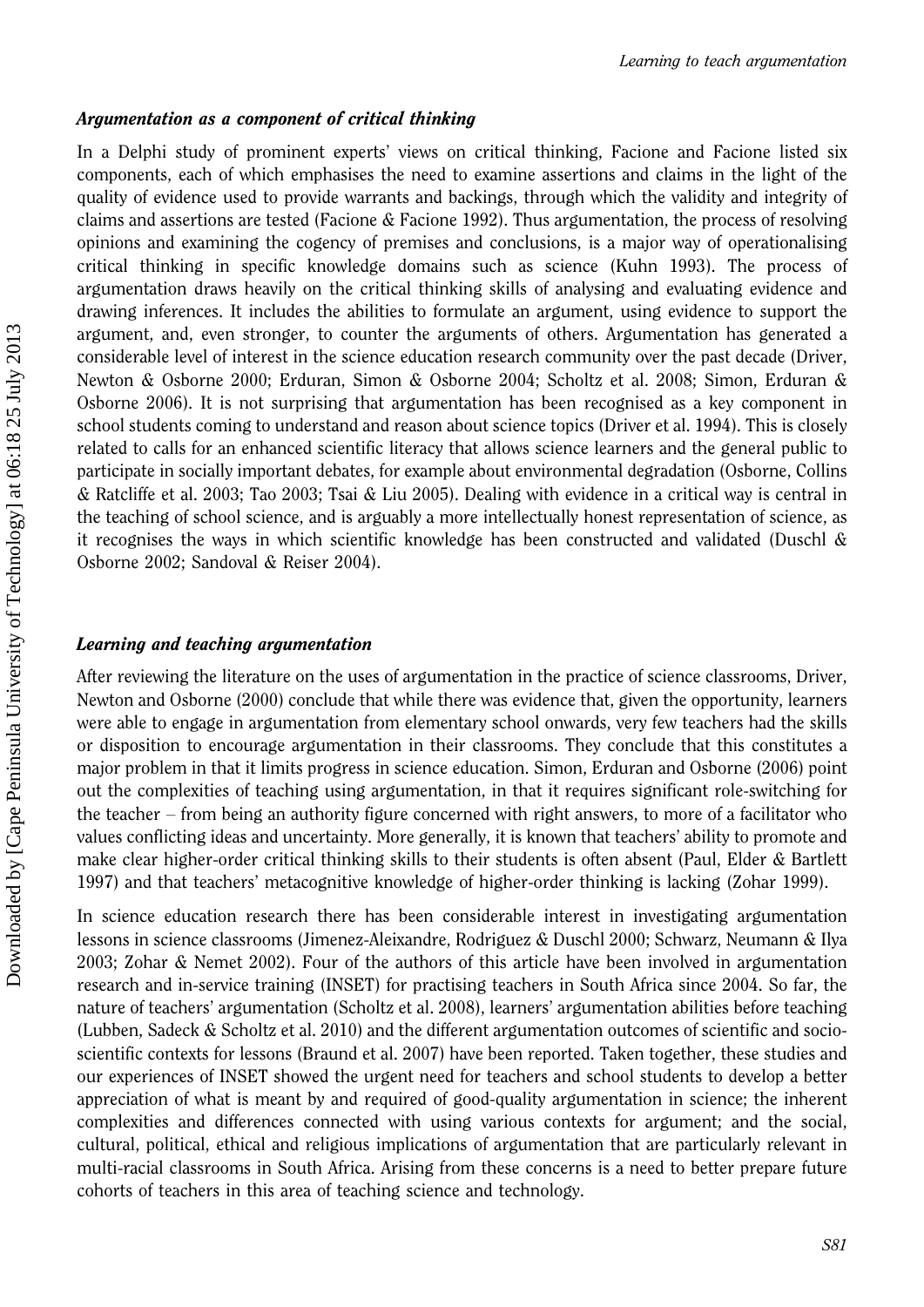#### The university-based programme

Student teachers in life science, physical science and technology education, in their final year of a fouryear BEd degree, were introduced to critical thinking in two components. During the first half of the year, students were on campus and were taught three successive programme modules on critical thinking. During the second half of the year, students were in schools on teaching practice, and each student was required to teach at least one argumentation lesson. Other components of the course remained unchanged from previous years.

The module addressed in this study is the third of three on-campus modules taught in the first half of the year. The first module outlined the philosophical, historical and sociological foundations of critical thinking in education. The second, on communications, focused on critical thinking discourse and introduced students to argumentation as one form of critical thinking. The final module, on subject didactics in life science, physical science and technology, was taught by a team of three teacher educators (authors, three, four and five), each teaching students from their respective disciplines. This final module had two phases: in the first, student teachers learned to argue by engaging in arguments about science or technology-related controversies, for example about whether animals should be kept in zoos, the cloning of animals and humans, and the development of nuclear power stations. During this phase the students were introduced to Toulmin's Argumentation Pattern (TAP) as an explicit way of structuring arguments (Toulmin 2003; see also Erduran, Simon & Osborne 2004). TAP displays the components of arguments and how they interrelate: the *claims*, and the *warrants* and *backings* used to support them; the conditions under which claims hold true (qualifiers); and the *rebuttals* used to argue against any of these components. Student teachers were expected to participate in, and reflect on, argumentation. In the second phase of the module, student teachers had several opportunities to engage in teaching argumentation. This involved planning argumentation lessons in small groups of four or five and teaching these lessons to their peers.

#### Data collection

The data reported in this article come from

- . the observation of subject didactics sessions by the visiting sabbatical scholar;
- . facilitated reflective discussion between the authors after completion of the programme using the SIMPL model.

The second author (a Fulbright scholar, on campus while on sabbatical) observed 11 classes of the science and technology didactics module. He wrote field notes, gathered handouts and held frequent discussions with the teacher educators, mostly at the conclusion of each class. Based on these data, he wrote reports of each class and shared them with the teacher educators. He coded the reports using a set of a priori coding categories. Examination of the coded segments – particularly when informed by postobservation discussions helped develop a more robust definition of codes, thereby improving their content validity. In subsequent meetings, the authors reflected on these observation notes and on their experiences of the module, as instructors facilitated by the SIMPL model described in the following section.

## The Scale Immersion Model of Professional Learning

The SCALE Immersion Model for Professional Learning (SIMPL) evolved from professional development practice supported by a National Science Foundation-funded Math and Science Partnership project in the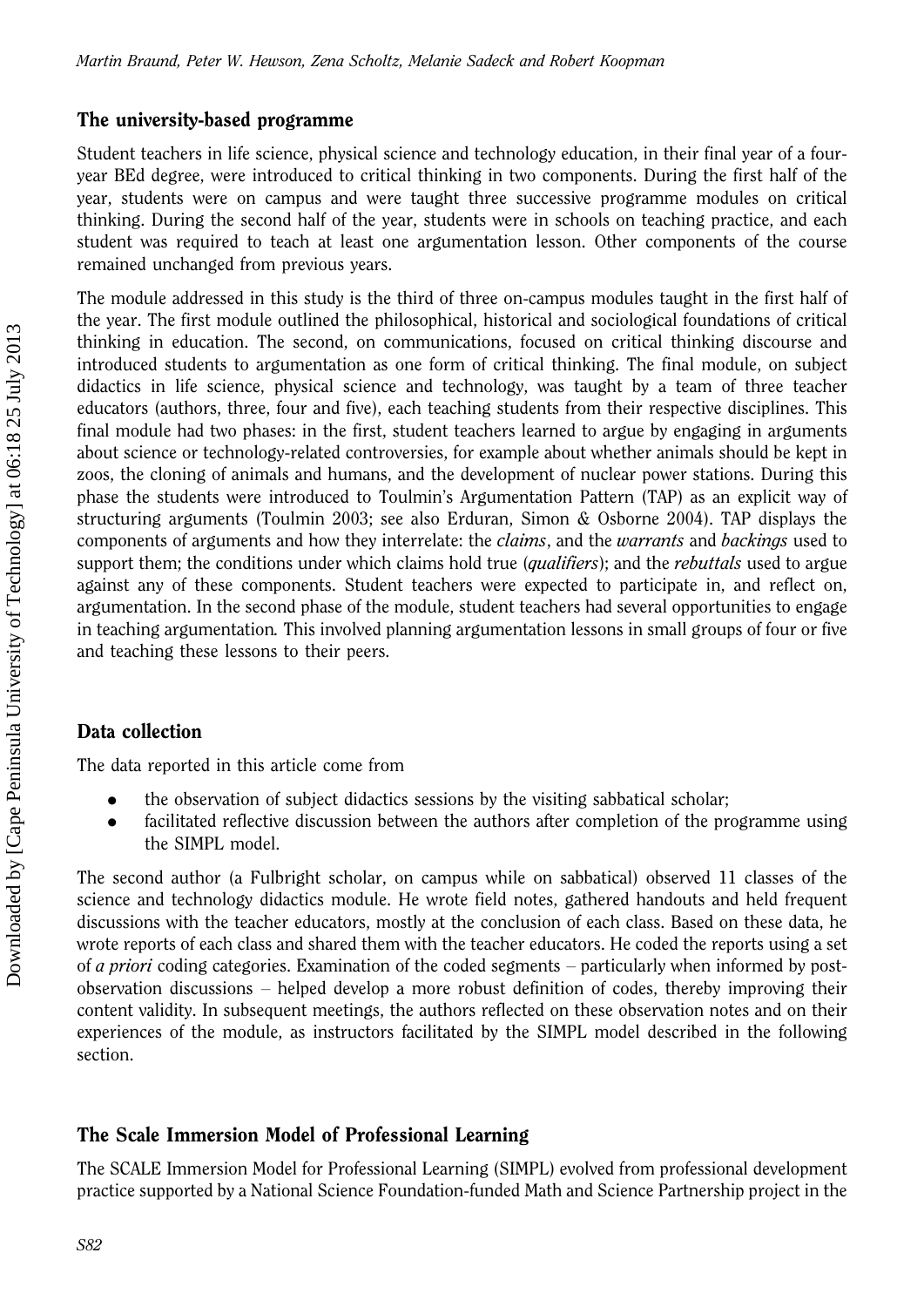United States (US). This project was known as System-wide Change for All Educators (SCALE). Hence, SCALE constitutes the first letter of the SIMPL acronym.

SIMPL for science teachers is a model for informing design and instruction. It was developed to build greater coherence between the vision for both school students' and teachers' science learning experiences (Lauffer & Lauffer 2009). The hallmark of SIMPL, which sets it apart from instructional models designed for student learners, is that it is used to specifically apportion time for the different roles that adult learners (such as student teachers in higher education or practicing teachers in continuous professional development (CPD) play during the effective development of professional learning (for example, learning new science content or new ways to teach science content). In the SIMPL approach for (student) teachers as learners, participants are engaged in learning sessions that have particular intended science content and pedagogical learning outcomes. The model is shown





Figure 1: The SIMPL approach for teachers as learners

diagrammatically as Figure 1.

At the centre of SIMPL is nested an instructional model of Engage-Explore-Explain, that aligns with research-based practice in science learning (Bransford, Brown & Cocking 1999; Driver et al. 1994). This forms the 'teacher as learner' lens through which a student teacher plays the role of learner of science content. Either side of this central component sit spheres acting as the 'teachers' lens' on students' learning. An important part of SIMPL is that it recognises that the *explore* stage of the teacher's domain effectively consists of all three stages of the student learner's domain. A SIMPL session explicitly moves through a sequence of stages in which participants are facilitated to take on particular roles. The sequential progression in SIMPL (depicted in Figure 1) is made visible to participants by the facilitator (teacher educator or professional development leader) who physically moves a cardboard arrow, on a poster-sized version of the model, to designate which stage is active. The following sequence illustrates how SIMPL works.

Engage as teacher-learners. Participants (in this study, the student teachers) engage their prior conceptions about the session's teaching-learning outcome, in this case learning to teach argumentation.

Explore as teacher learners. Participants explore what it is like to learn the science that they will teach. Here they change roles, from that of *teacher learner* (of teaching) to *student learner* (of science). Thus, this stage is comprised of the three parts of the Engage-Explore-Explain instructional model for student learners. During this stage of the SIMPL session, participants are required to suspend 'teacher' thinking and questions, to experience the learning from the school student learner's perspective (frequently learning science content in ways never encountered before). For this part, therefore, it is expected that the student teachers would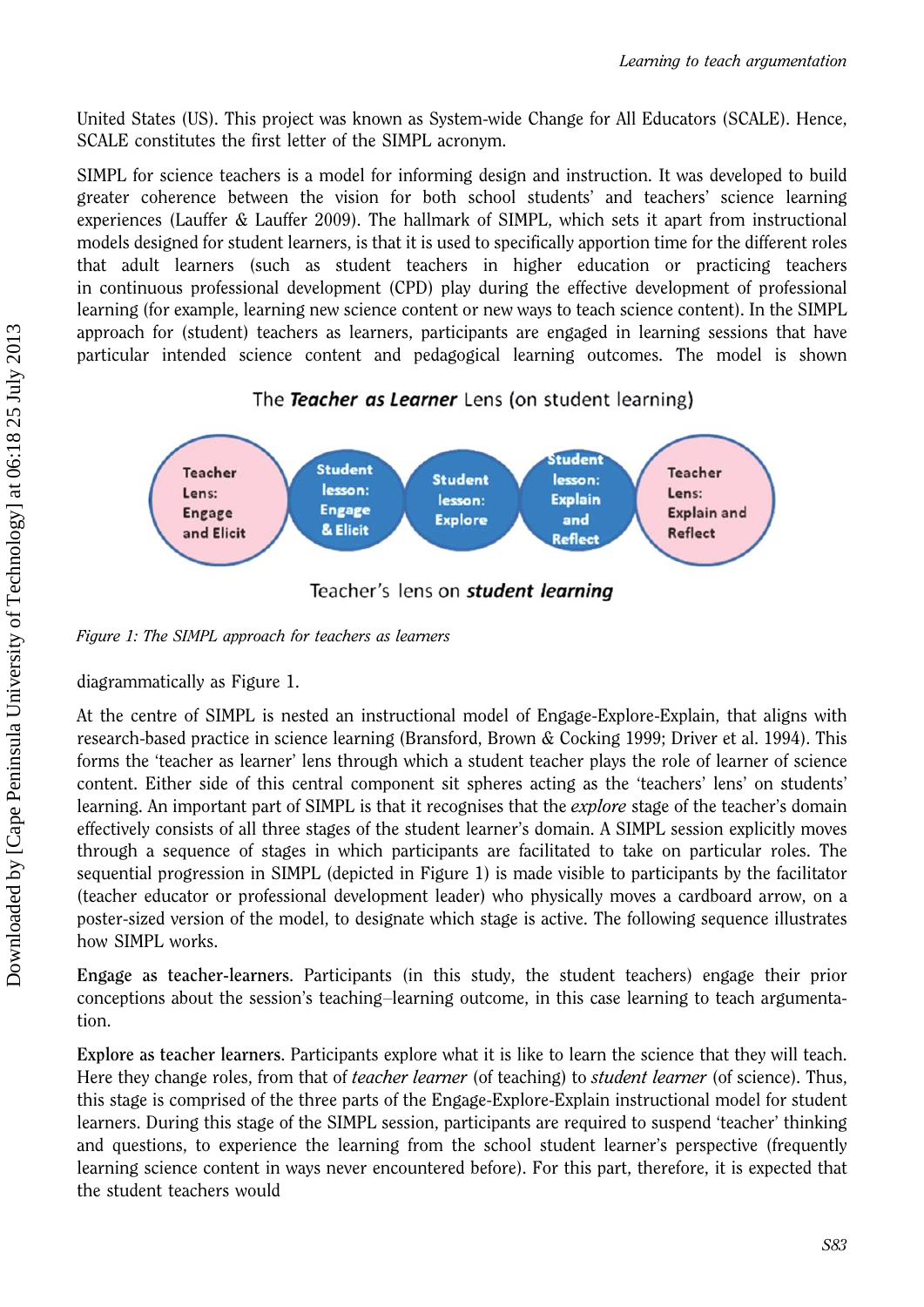- . engage as student learners of science. Participants change roles and engage their prior conceptions about the session's science learning outcomes, e.g., learning to argue.
- . explore as student learners of science. Participants explore, from a school student learner's perspective, a lesson that was selected because of its relevance to the intended session learning outcome (and relevant science content).
- reflect (explain) as student learners of science. Participants reflect on their common explore experience from a student learner perspective, to understand how and what they learned about the science content, e.g., learning to argue.

Explain as teacher learners. Participants revert back to their teacher learner roles, to explain the lesson's rationale with regard to the session's intended learning outcome. This time is intentionally designed for teacher-participants to reflect on their initial conceptions (from the teacher's *engage* experience) and to be metacognitive about their own learning of both science content and pedagogy (from the teachers' explore experience). A way of doing this is to examine the status of constructs from the point of view of conceptual change.

The SIMPL approach can be further extended to support reflection on the design of professional learning for professional developers (or, in this case, teachers of teachers). In this expanded version of the model, the learning sequence is extended on both ends to engage prior knowledge and provide time for reflection in participants' additional learning role as teacher educators (see Figure 2). Just as the SIMPL approach for teacher learners aligns with the pedagogical goals for student learners, so the SIMPL approach for professional developers and teachers of teachers parallels the pedagogical goals for both teacher and student learners.



The Teacher Educator/PD Facilitator's Lens on professional learning

Figure 2: The SIMPL approach for PD facilitators (or teacher educators) as learners

## Findings

In accordance with the two general questions of the study, findings are reported in two parts: the outcomes of observations of the didactics sessions of the final programme module; and reflections on module components, student teacher outcomes, and teacher educators' roles using the SIMPL model.

## Finding 1: From observations of the teaching of the didactics module

Students had a number of opportunities to engage in and practise argumentation. For example, they had to argue whether or not they agreed with the introduction of nuclear power as the sole source of electrical energy for South Africa  $-$  a topic in both the science and technology curricula. In another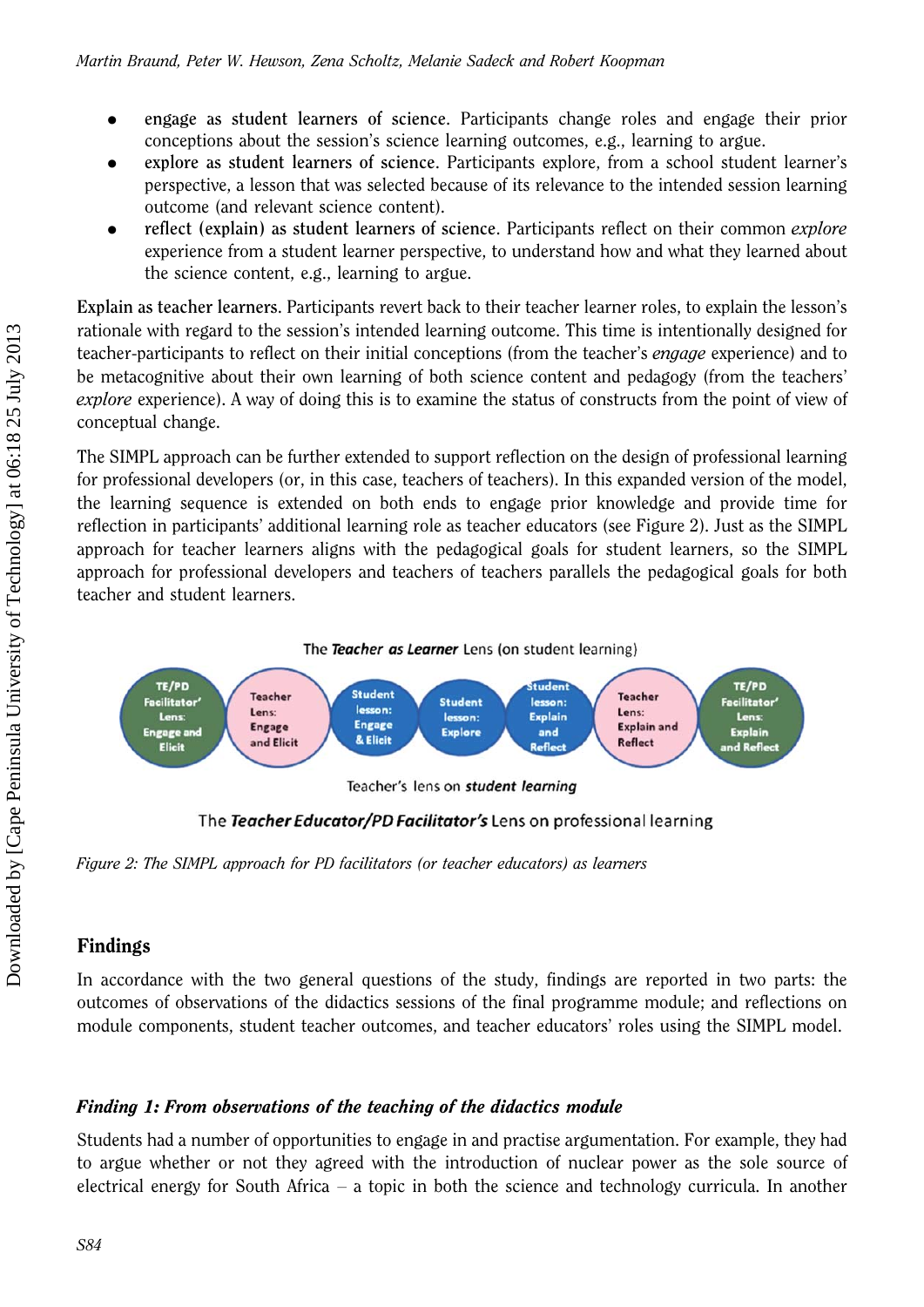session, technology students had to argue around the most appropriate choice for a mechanical component to make a non-functioning mechanical card model work. In all examples student teachers were required to

- . know Toulmin's model of argumentation using TAP to structure and analyse arguments, know about TAP-ordered levels of argumentation, and know about TAP as a model;
- . develop reasoned arguments in support of an assigned position on a given topic, identify factors that qualified their position, anticipate counter-arguments to their position, and develop rebuttals to these counter-arguments. They had to present arguments to the whole class, discuss competing positions, come to closure and/or consensus on issues, and understand the complexity of issues.

Examples of topics selected by students in peer teaching included the advantages and disadvantages of cloning, whether surrogacy should be an accepted practice for infertile couples, the use of cell phones in schools and whether genetically modified (GM) crops should be grown. As students were in the fourth year of their studies, most relevant science content had been covered but, where this was not the case, tutors provided sources and references for students to use before planning lessons. Peer teaching required student teachers to

- . plan argumentation lessons. This involved selecting a topic and locating it with curriculum statements from the South African national curriculum, knowing criteria for choosing a good argumentation topic, connecting the topic to learning outcomes and assessment standards, specifying claims, identifying content underlying claims, locating teaching resources, deciding whether to use TAP with learners and, if so, how to do so, and planning teaching strategies, such as how to organise the classroom for argumentation to take place.
- . practise teaching argumentation lessons. This involved introducing the topic and using strategies to facilitate discussion, for example by probing learners' reasoning, providing learner prompts, re-voicing learners' responses, playing devil's advocate, and bringing closure to the argumentation and the lesson itself. The success of each of these aspects required effective timemanagement skills.

A first conclusion drawn from the observations was that in all observed sessions student teachers had frequent opportunities to *engage in argumentation* as participants, in sessions that were informed by TAP (Toulmin 2003; see also Erduran, Simon & Osborne 2004). Thus, in this respect, the observed and the *experienced* curriculum matched the *intended* planned curriculum.

Student teachers were able to engage effectively in arguments, but they sometimes struggled to formulate productive questions and claims. In one sense this was surprising, as two weeks before having to prepare their teaching lessons, they took on the same task in their own argumentation to produce topics, questions and claims that all seemed reasonable and fruitful. It seemed that taking the next step, namely translating a general issue into the specifics needed in planning lessons, created difficulties. For example, one group was considering water sources and phrased a possible claim as, 'It is good to use river water' with a counter claim 'It is good to use tap water'. While other possible water sources could have emerged in rebuttals to one of these claims, this rarely happened. It seemed clear that groups were spending a good deal of their time developing arguments in support of or against particular claims as positions, rather than treating arguments holistically. Thus, rebuttals incorporating challenges to claims or warrants and qualifiers were downplayed. The previous knowledge and understanding of TAP components of argument, as these all are, seemed to break down or were forgotten in some cases of peer teaching.

Some student teacher groups were unsure about whether to teach TAP first, before setting a context for argumentation, and about how much structure and support to provide. While all sessions observed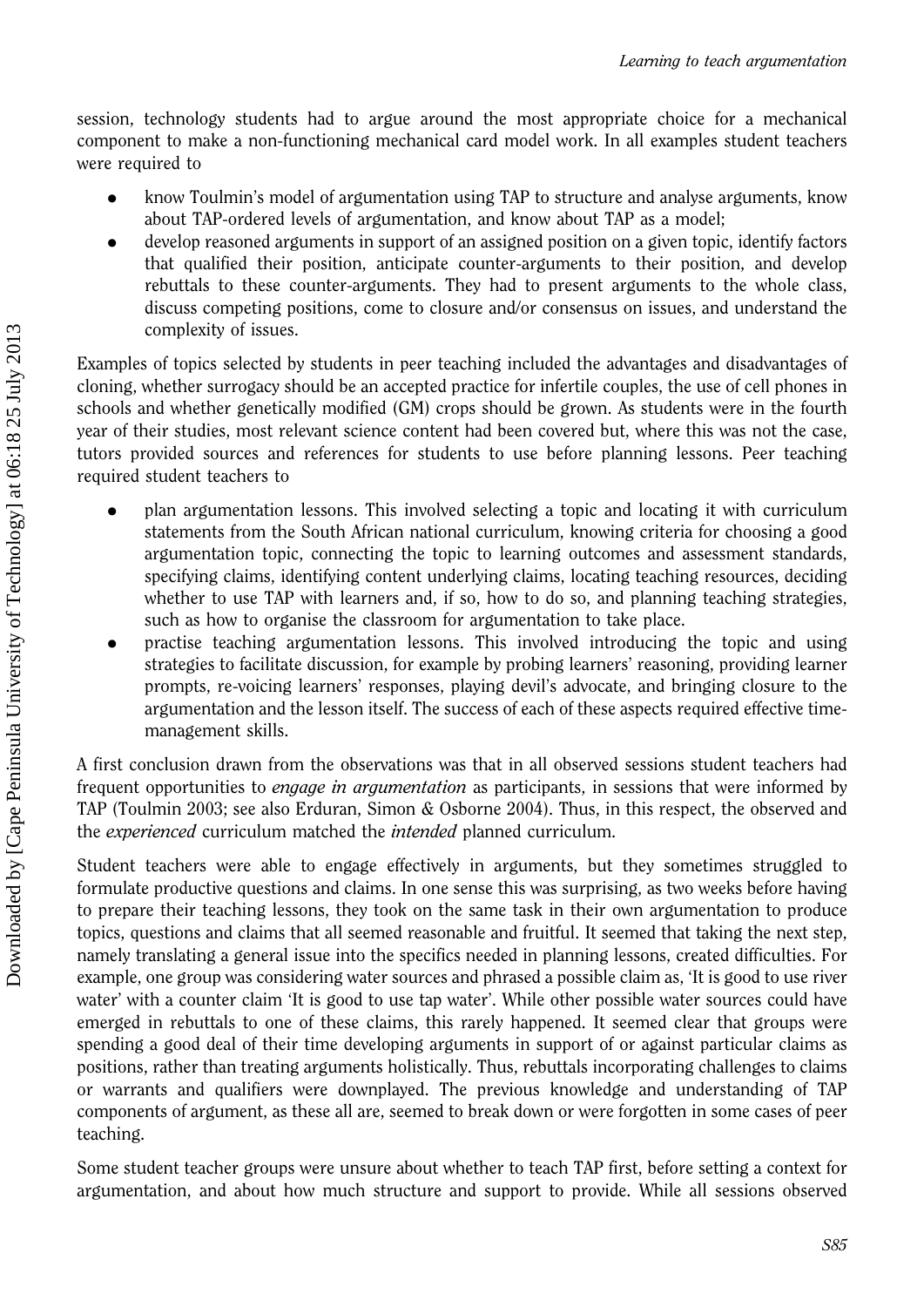included sufficient resources for peers, as learners, argumentation questions were often not clear enough to allow for the fruitful progress of the argument, or drew on insufficient science content. For example, in a session observed in the life sciences, one group chose to argue whether surrogacy should be allowed in the case of infertile couples and another whether there should be restrictions on immigration into an urban district. The class found the first topic relevant and it could be linked to curriculum topics and could also draw on some science content (about human reproduction). The second example, though relevant, was not easily related to the curriculum, nor could they use appropriate science content. In discussion, the second author advised the educators that these sociologically driven examples might be problematic to use in teaching practice, given that students in schools would be less mature and unable to engage sufficiently, compared to student teacher peers in the comparative safety of the university.

#### Finding 2: Reflections on using the SIMPL model

Introducing SIMPL into reflective conversations between the authors substantially broadened the focus of the teacher educators. Until that point conversations had largely focused on the structural, rather than the learning outcomes of the argumentation programme itself. The introduction of SIMPL, however, led to the inclusion of reflections about the effective learning structure of the programme, the roles of participants, and the reciprocal relationship between the model and practice. The qualitatively different nature of these reflections adds a dimension to professional practice in teacher education that, in our view, is significant and important. As such, it demonstrates the value of a model of professional practice (such as SIMPL for teacher educators) to clarify roles and dynamic aspects of learning that are often complex and difficult to analyse.

#### Reflections about the structure of the programme

SIMPL effectively provided a lens through which the components of the programme could be seen in new ways, treating student teachers as both learners and teachers of argumentation. As Figure 1 shows, SIMPL first focuses on the learning of science content and the teaching of science respectively. These are congruent with the programme structure which, as indicated in the preceding section, provided opportunities for prospective teachers to engage in argumentation and learn about the teaching of argumentation. The degree of congruence provided the reassurance that further analysis using SIMPL would be valuable. Second, SIMPL suggests a sequence of instruction in which there is an intentional focus on the differentiation of domains of learning, making it possible to understand their interrelationships more explicitly. For example, the student's domain focuses on the learning of science; questions about how to teach science are held in abeyance until instruction enters the teacher's domain. The comparison between this sequencing model and the programme showed that the teacher educators used a different pattern, in which they would frequently switch between questions of learning (what it means to engage in argumentation) and teaching (what implications this holds for how to teach argumentation). The recognition of these different patterns led to fruitful discussions about how best to differentiate between conversations with students in each domain, the purpose being to bring clarity rather than confusion to an understanding of the appropriate ways of integrating issues across domains. For example, in discussing the phase of the didactics module where student teachers were engaged in peer teaching, author five stated:

If you look at the model ... it is interesting [in peer teaching] that you have two independent parties so to speak, the one practising [the student teacher who is teaching] the other one also, the student teacher as a learner. There's an overlap of some of the elements [of the model] ... and I find it very interesting but also quite confusing!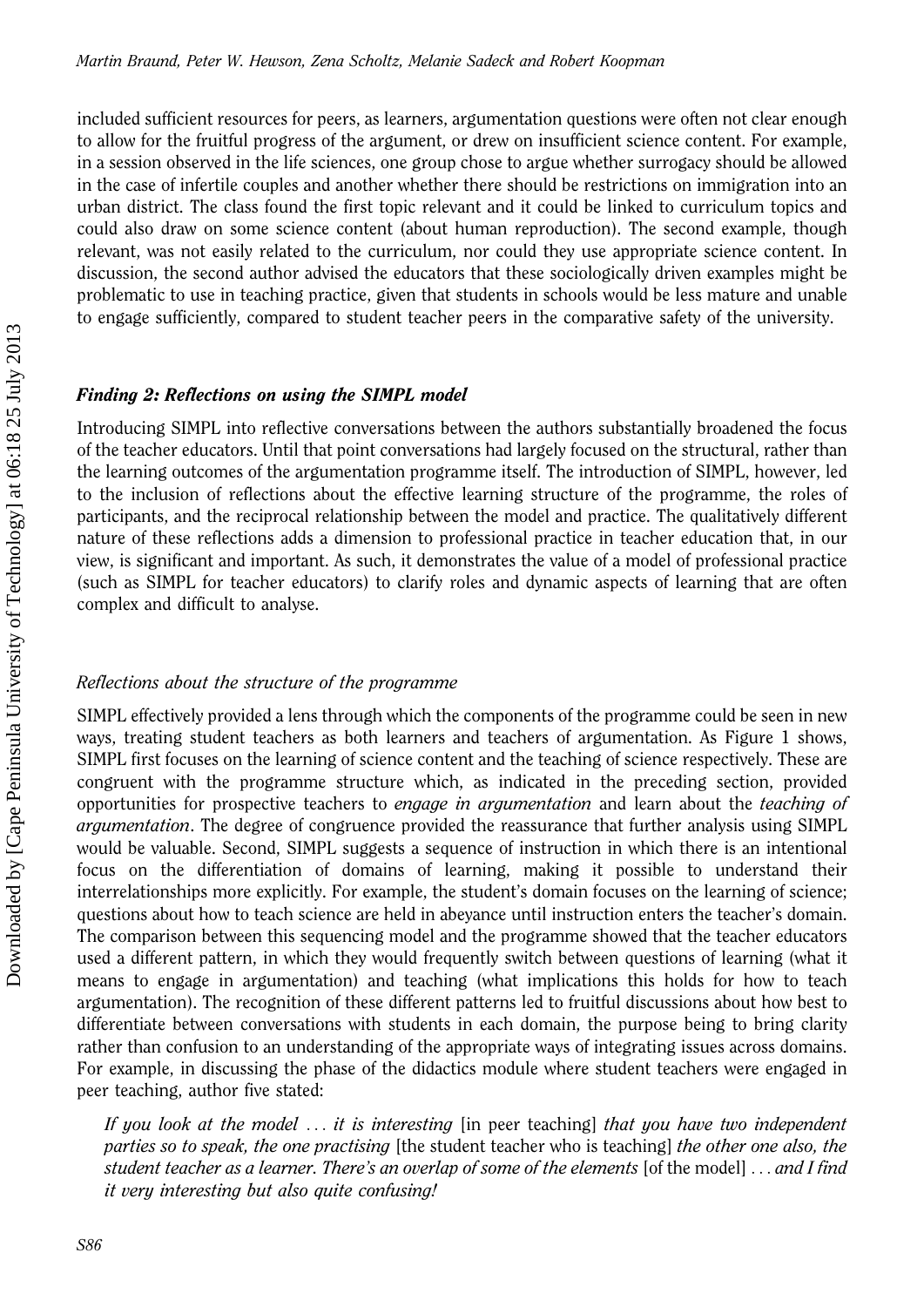While these two aspects were an integral part of the programme, they had been, in one sense, taken for granted. Becoming aware of them and, as a result, seeing the match between model and programme did two things: first, it provided an assurance that looking more carefully at possible matches between SIMPL and the programme could identify other aspects of interest and importance. Second, awareness of an implicit, taken-for-granted aspect raised the possibility of taking more informed decisions about the way the programme is taught.

#### Reflections about the roles of the participants in the programme

Reflection using SIMPL improved awareness of the different roles that participants in the programme played. With respect to the student teachers in the programme, SIMPL illuminated that they played multiple roles. As the first group of findings (about the observed teaching of the argumentation module) detailed, these roles were as

- $\ell$  learners of argumentation  $-\ell$  during the programme they had frequent opportunities to engage in socio-scientific and scientific arguments, i.e. they were learners in the student's domain;
- learners of the teaching of argumentation  $-$  they had opportunities to plan two to three argumentation lessons, i.e. they were learners in the teacher's domain;
- $\bullet$  teachers of argumentation in teams of four to five they taught the argumentation lessons they planned to their peers, i.e. they were teachers, albeit novices, in the student's domain.

Making these roles explicit had two notable consequences for the teacher educators. First they realised that their attention had primarily been focused on their students' roles as teachers, and that they had paid far less attention to their students' roles as learners. In other words, they recognised that they had not explicitly emphasised their students' own learning in the process of 'learning to teach argumentation'. In relation to this point, author four stated:

Our main focus was the teaching of argumentation and that's the role that we chose to highlight constantly, whether consciously or unconsciously. We didn't even think about them [the student teachers] as learners [of argumentation].

A further consequence for the teacher educators is that the focus, in the SIMPL model, on their students' learning led them to reconsider their own roles. The outer spheres (domains) in Figure 2 identify different roles that could be played by teacher educators. In the teacher's and teacher educator's domains, they take on the roles, respectively, of teacher educator as teacher and teacher educator as learner. For the teacher educators in this study (authors three, four and five), on the one hand, they readily saw themselves as teacher educators concerned with teaching, but for the most part they had seldom reflected on their own paths of learning. Instead, most of their attention was directed to managerial aspects to improve the programme, in terms of the on-campus didactics module and during the following semester's teaching practice, where they would be working with student teachers and their mentors. A shift in thinking, raised by the SIMPL model, led author four to state:

When I look at the model now ... SIMPL kind of makes sense. You know ... here's this circle with this part of learning [for the students] and that part of learning [for me as teacher educator]. Your roles as a teacher educator... were kind of integrated ... and now with this in mind we possibly would be rethinking what we do ... about not jumping in and out and changing roles all the time. Next year I can make the roles students play as learners, learners of teaching and teachers much clearer.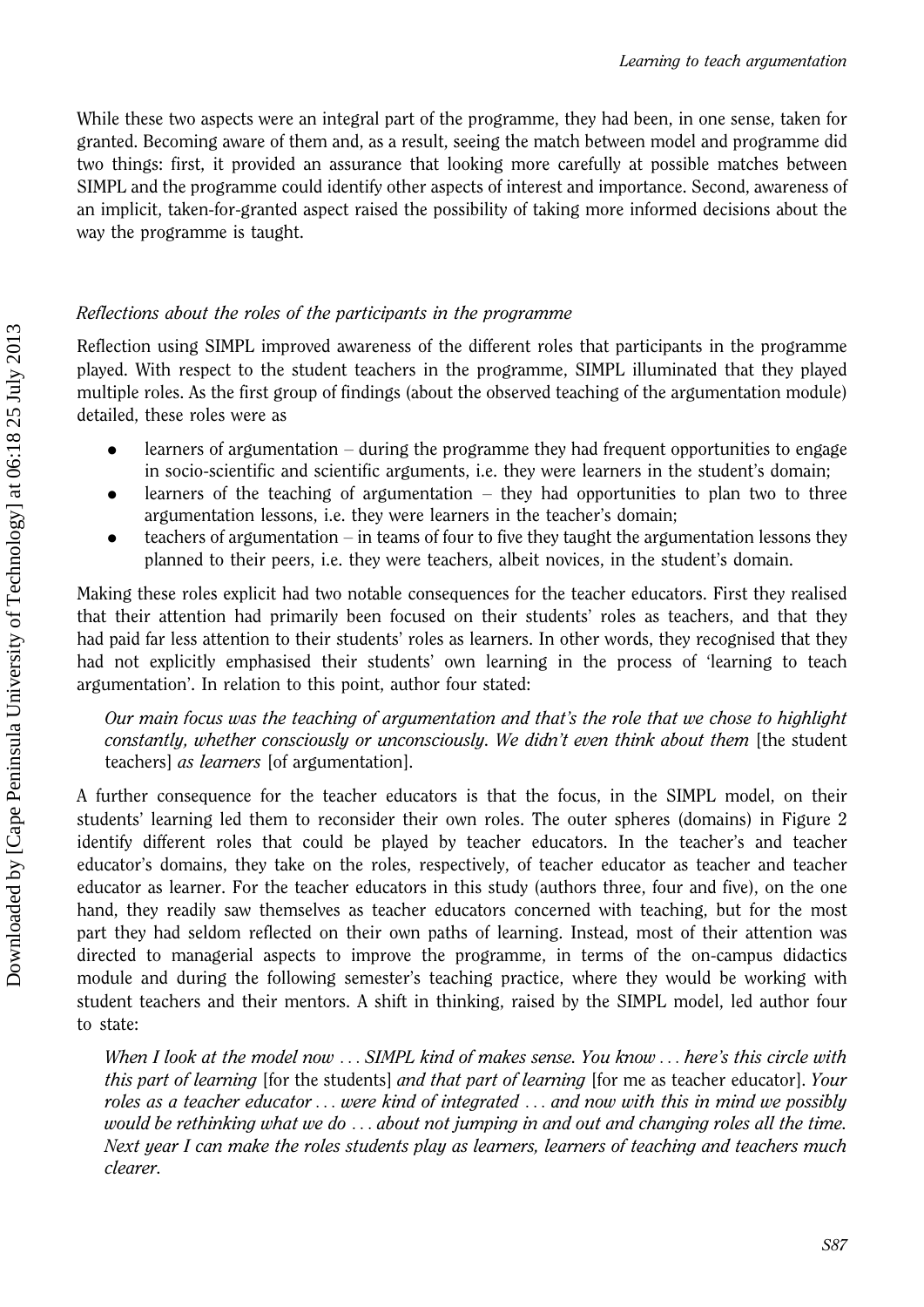Empathy with SIMPL provided a rare metacognitive space. As author four stated:

I mean ... the thing for me is you never think about your own learning as a teacher educator. SIMPL forced me to think about my own understanding of the content [of the course for student teachers] and then ... your own knowledge base, your own skills [as a teacher educator] and you know how much you knew.

#### Discussion

The findings raise two important questions about teaching prospective teachers to teach argumentation. First, how can student teachers' learning be improved to make them more likely to be successful as teachers of argumentation? Second, how do insights on teaching teachers, gained from reflections using the SIMPL model, provide teacher educators with clearer insights on their roles in teaching future teachers of science?

While student teachers were relatively successful in understanding TAP and the contribution of its components (claims, warrants, backings and rebuttals) to a critical examination of science, they had more difficulties in translating that understanding into productive teaching contexts. For example, when argumentation was practised with peers, socio-cultural and socioeconomic contexts (ones already mentioned and others such as plans for local mining, medical treatments offered by traditional tribal practitioners, selling of organs for transplants) dominated student teachers' argumentation questions. There are positive and negative aspects to this.

On the positive side, Hamm and Adams (1992:83) point out the advantages of discussions about issues critical to the economy and welfare of the country as, 'maths and science move from a computational and factual base to a problem-solving emphasis'. In a teacher education context, Sandra Abell (2007:1113) takes the view that '[s]cience teacher education must honor not only formal teacher knowledge (curriculum, general pedagogical and subject content knowledge) but also the local and practical knowledge of teachers in the field and the sociocultural contexts that frame their work'.

However, on the more negative side, teaching science content using sociocultural contexts for argumentation can be more difficult than using more context-independent arguments about science concepts. Our research in South African classrooms and the results of other similar studies show that sociocultural argumentation contains complex science content which, if not learned or tackled before, results in lessons where superficial and emotive claims dominate and science plays a minor role (Braund et al. 2007; Dawson 2008; Simon, Erduran & Osborne 2006). In this study, although most student teachers' plans for their peer teaching sessions placed equal emphasis on science and argumentation content objectives, in their lessons, science learning was limited since claims and rebuttals, where warranted, most often drew on evidence from personally and culturally or politically embedded constructs. These are important matters of student content learning to bear in mind when working with future cohorts of student teachers, so as to encourage them to value, and operate in, both scientific and sociocultural aspects of argumentation.

Another limitation in student teachers' argumentation lessons was the extent to which they were able to facilitate, progress and sustain argument lines as well as the claims, warrants and rebuttals of their peers in other words, to keep arguments going in fruitful directions. Two strategies, found to be useful in doing this, namely positioning and playing devil's advocate (Braund et al. 2007; Simon et al. 2006), were rarely used. This was partly due to their reluctance to intervene in discussions amongst their peers, so that decisions about when and how to contribute or challenge were absent. It was as if student teachers in this study were satisfied with the often enthusiastic engagement of their peers in argument they had prompted, but knowing what to do beyond this was not yet part of their teaching repertoires.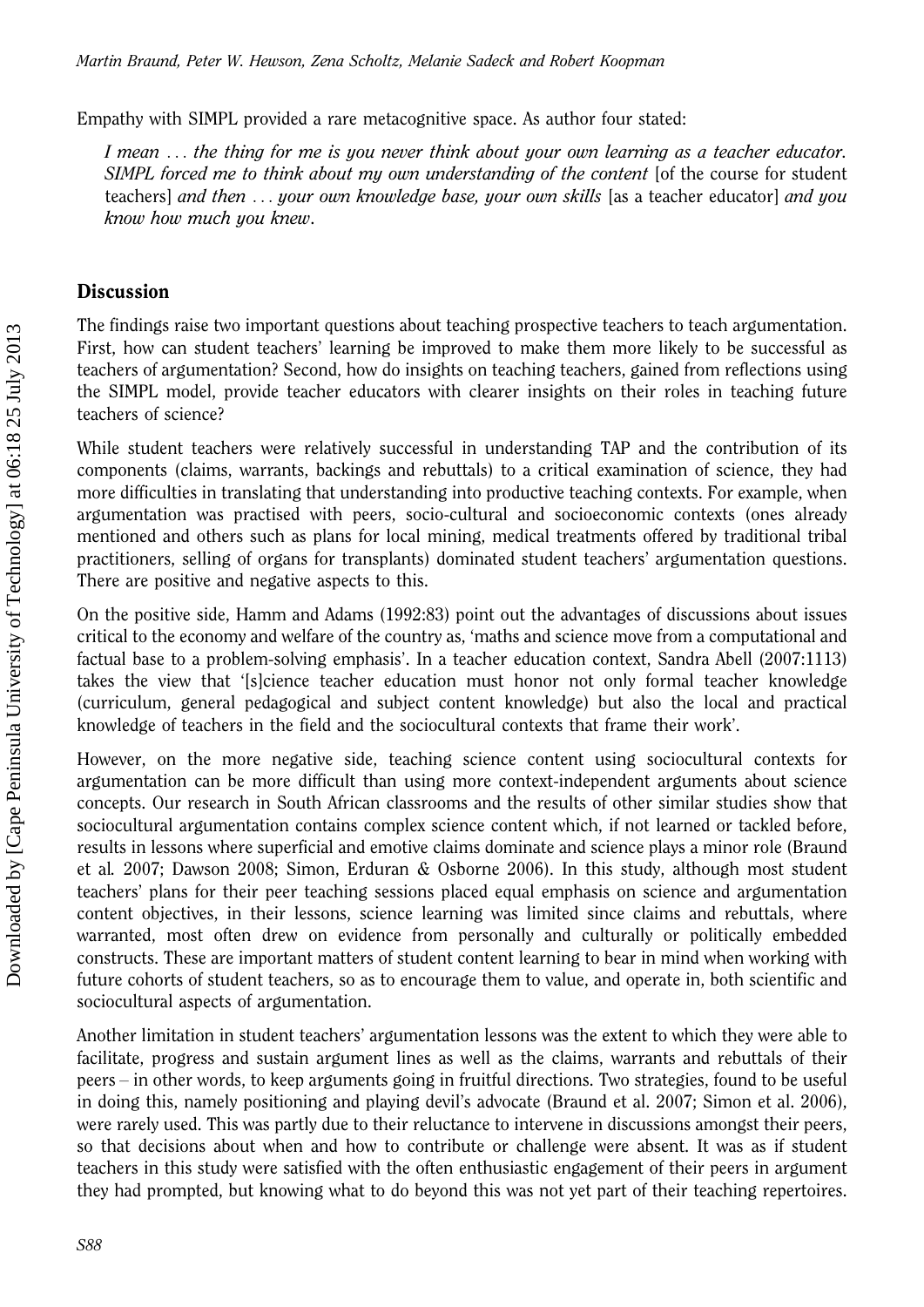Student teachers often missed critical moments at which their interactions could have been productive. One reason could be student teachers' personal learning biographies, since most will have received very didactic teaching with little experience of interaction between learners, let alone any examples of argument or debate. The impact that previously experienced teaching has on student teachers' own practice is well known (Beck, Freese & Kosnick 2004; Berry 2004). In addition, it has been found that novice teachers who are least confident about their abilities – especially in managing and interacting with school students  $-$  are also least likely to engage with group work, and consequently can feel uncomfortable interacting in group situations (Helsing 2007; Wubbels & Brekelmans 1998). Furthermore, it seems that time and practice are needed for students and teachers to appreciate what is required in order to work productively in collaborative situations (Slavin 1996).

Turning to insights from the reflection using SIMPL, Loughran sees teacher education as 'a place where challenging simplistic notions and practices should be normal, for it is where the seeds of change for the profession surely lie' (Loughran 2006:14). We have found SIMPL provides a way of operationalising Loughran's aim. In common with other countries, science and technology teacher educators in South Africa typically enter the role of teacher educators having been good classroom teachers and leaders in their respective subjects. Each of the authors who taught the argumentation module had previously taught one of the subjects in schools. But, as Ducharne (1993) warns, many struggle in the transition from school teacher to teacher educator. What makes being a teacher educator far more complex than most people who are engaged in it realise, is that practitioners deal simultaneously with what Russell (1997) calls the *content turn* of their teaching (such as knowledge of classroom management, wait time, higher-order questioning and so on) and the *pedagogical turn* (involving practices employed in presenting the subject matter). For teacher educators to understand their roles at this level of complexity requires what Loughran (2006:6) sees as a metacognitive element in pedagogy of teacher education. As he puts it, teaching teachers involves

unpacking teaching (of teachers) in ways that gives student teachers access to the pedagogical reasoning, uncertainties and dilemmas of practice that are inherent in understanding teaching as being problematic.

SIMPL, with its explicit separation of emphasis on student learners' learning and teachers' learning provides moments in university teaching where these two domains can be better separated in the minds of the teacher educator. Whether the teacher educators in this case study wish to go so far as to use Lauffer and Lauffer's original intention – marking moments of teaching when their student teachers enter the student's or teacher's domains (with a pointer in their case) – remains to be seen, but at least using SIMPL as a reflective lens on practice has prompted deeper metacognition.

## Conclusion and implications

A policy document for teacher education in South Africa (Department of Education [DoE] 2006) reinforces the importance of reflective analysis by student teachers, allowing for the integration of various strands of professional knowledge:

Both conceptual and content knowledge and pedagogical knowledge are necessary for effective teaching, together with the teacher's willingness and ability to reflect on practice and learn from learners' own experiences of being taught. These attributes need to be integrated, so that teachers can confidently apply conceptual knowledge-in-practice. (DoE 2006, Para 45:16)

For this to be a reality in the case of teaching argumentation, requires student teachers to go well beyond merely what they learned at university. The facilitated reflection here, enabled using SIMPL, highlighted a number of ways in which first attempts to educate future teachers to teach, by using argumentation,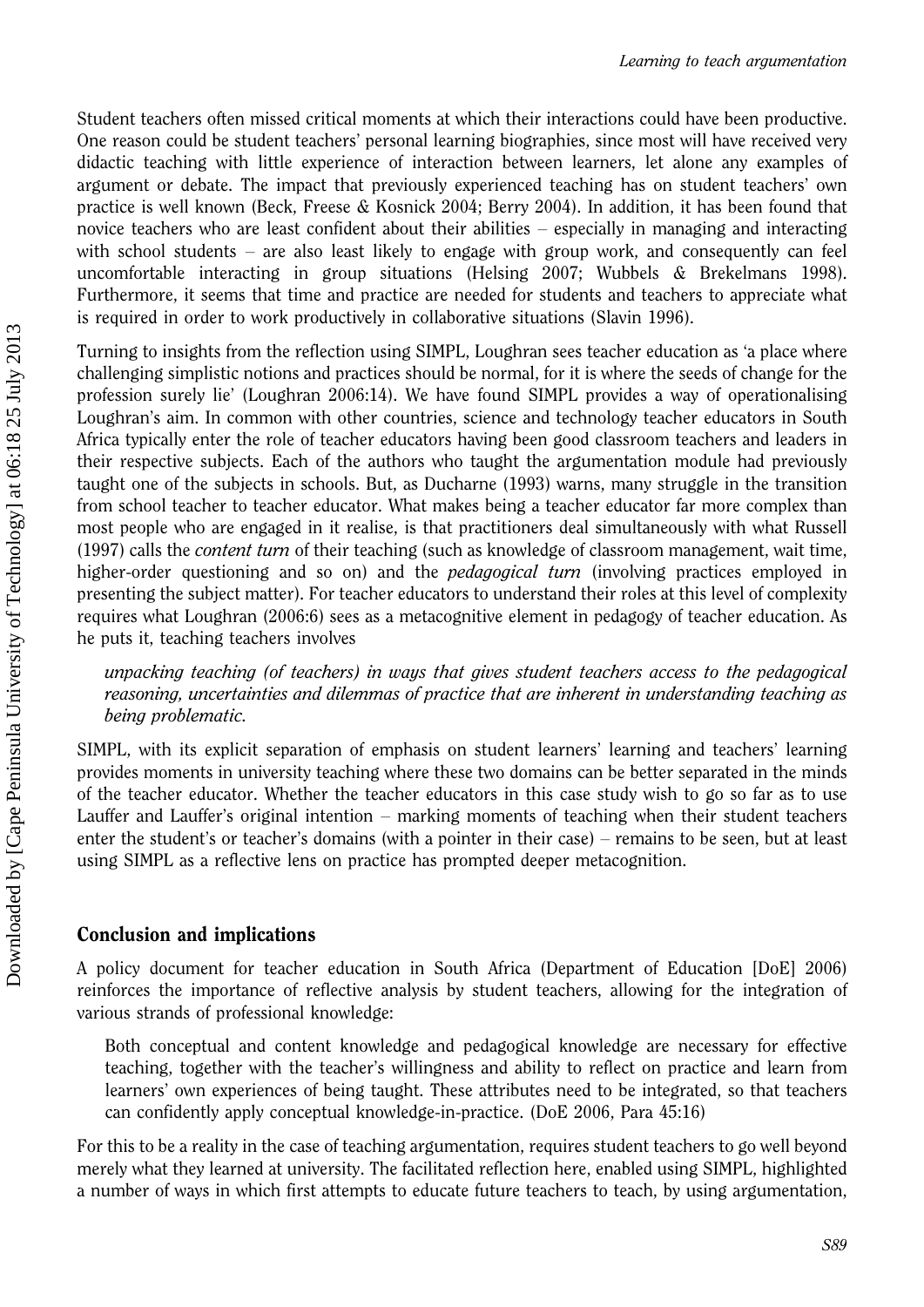can be improved. As a result of observation notes and the first meeting between the authors, where SIMPL was first used to facilitate reflection, the following steps to improve the programme were suggested by authors three, four and five:

- Restructure the programme so that student teachers gain more confidence by teaching an existing argumentation lesson (from resources supplied), before moving on to developing and teaching their own lessons;
- . Tutors should model more argumentation lessons and the structuring of activities in such lessons in the subject didactics component, to make explicit links between teacher educators' teaching and student teachers' learning;
- . Focus explicitly on classroom management and teaching techniques such as organisation and interactions in group discussions (positioning, playing devil's advocate);
- . Identify opportunities for student teachers' and teacher educators' reflections on the suitability and efficacy of contexts for argumentation throughout the programme;
- . Highlight the science and technology content of socio-scientific arguments.

Zeichner and Gore (1990) offer the idea that teacher education programmes often fail to impact preservice teachers' beliefs and that the overall university teacher education experience may be inconsequential when teaching in real classrooms. Korthagen (2010) has criticised teacher education courses for teaching theory without student teachers having a sufficient practicum base on which to make sense of theory in practice. The influence of the university-based element of teacher education programmes has been found to be strong in cases where students and newly qualified teachers have shifted their views of how learners learn, as a result of their teaching (Braund 2001; Hand & Petersen 1995). On the other hand, Barone, Berliner and Blanchard et al. (1996) argue that the theory-practice divide in teacher education has resulted in programmes having isolated components in which theory is presented with hardly any connection to practice. We suspect this has commonly been the case in many programmes in South Africa. Tatto (1998) surveyed nine teacher education programmes and found that those which were more successful in getting graduates to adopt a university-advocated approach, had the following characteristics: a consistent philosophy promoted throughout the programme; faculty who maintained and espoused a consistent vision; and context-relevant experiences.

With refinements prompted by this study we believe the programme reported here will easily provide such characteristics and go on to help supply the kinds of new teachers that South Africa needs, to realise its democratising ambitions in science and technology education.

## References

- Abd-El-Khalick, F., N.G. Lederman, R.L. Bell and R.S. Schwartz. 2002. Views of nature of science questionnaire (VNOS): Towards valid and meaningful assessment of learners' conceptions of the nature of science. Journal of Research in Science Teaching 39(6):497-521.
- Abell, S.K. 2007. Research on science teacher knowledge. In *Handbook of research on science* education, eds. S. Abell and N. Lederman, 1105-1149. Mahwah, NJ: Lawrence Erlbaum.
- Barnes, C.A. 2005. Critical thinking revisited: Past, present and future. New Directions for Community Colleges  $130:5-13$ .
- Barone, T., D.C. Berliner, J. Blanchard, U. Casanova and T. McGowan. 1996. A future for teacher education. In *Handbook of research on teacher education*, second edition, ed. J. Sikula, 1108– 1149. New York: MacMillan.
- Beck, C., A. Freese and C. Kosnick. 2004. The pre-service practicum: Learning through self-study in a professional setting. In International handbook of self-study of teaching and teacher education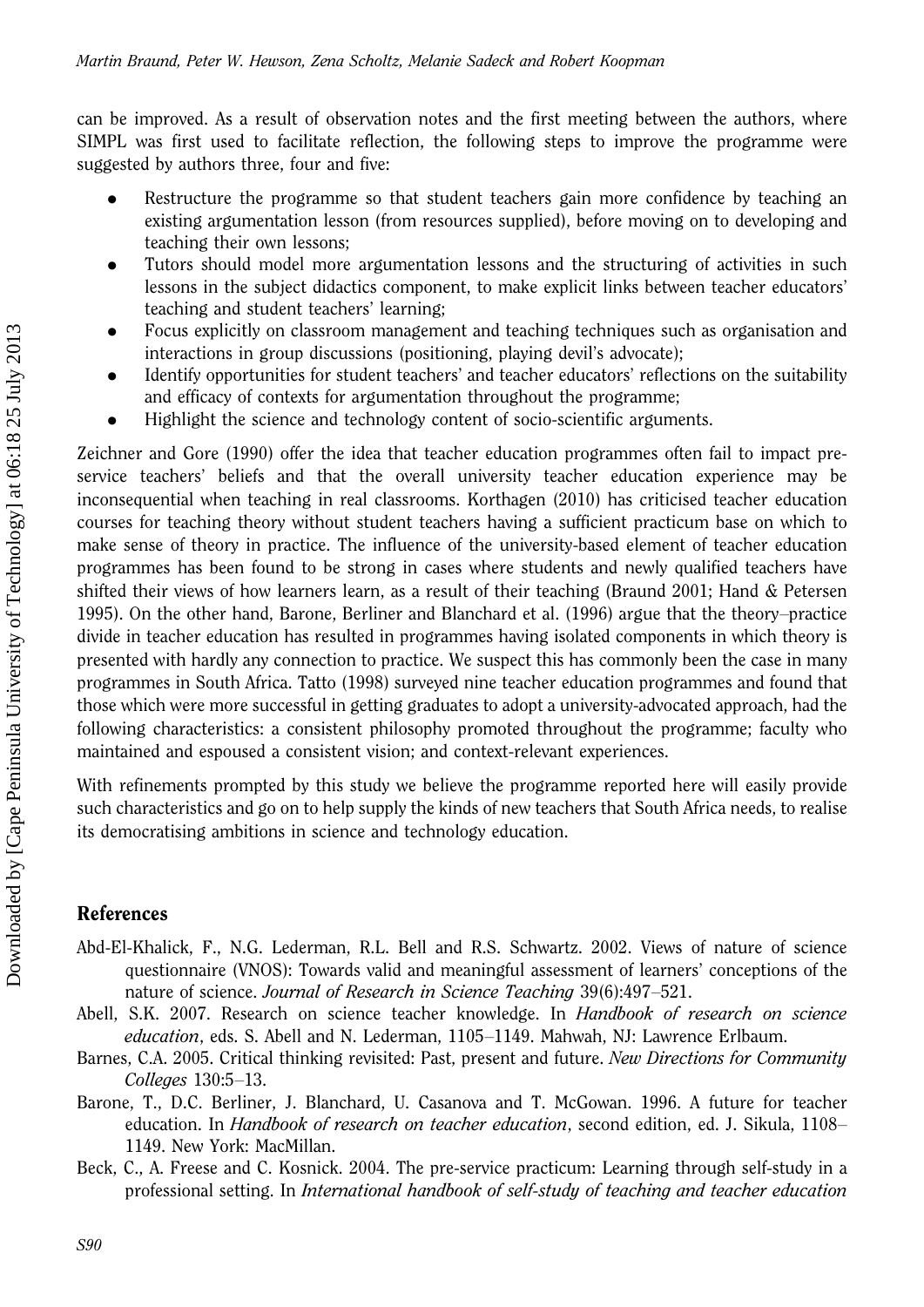practices, vol. 2, eds. J.J. Loughran, M.L. Hamilton, V.K. LaBoskey and T. Russell, 1259–1293. Dordrecht: Kluwer.

- Berry, A. 2004. Self-study in teaching about teaching. In *International handbook of self-study of* teaching and teacher education practices, vol. 2, eds. J.J. Loughran, M.L. Hamilton, V.K. LaBoskey and T. Russell, 1295-1332. Dordrecht: Kluwer.
- Bransford, J.D., A.L. Brown and R.R. Cocking, eds. 1999. How people learn: Brain, mind, experience and school. Washington, DC: National Academic Press.
- Braund, M. 2001. Helping primary student teachers understand pupils' learning: Exploring the studentmentor interface. Mentoring and Tutoring 9(3):189-200.
- Braund, M., F. Lubben, Z. Scholtz, M. Sadeck and M. Hodges. 2007. Comparing the effect of scientific and socio-scientific argumentation tasks: Lessons from South Africa. School Science Review 88(324):67-76.
- Dagher, Z., N. Brickhouse, H. Shipman and W. Letts. 2004. How some college students represent their understandings of the nature of scientific theories. International Journal of Science Education  $26(6):735-755.$
- Dawson, V. 2008. Argumentation about biotechnology with Western Australian high-school students. In Biology in contexts: Learning and teaching for the twenty-first century, eds. M. Hammann, M. Reiss, C. Boulter and S. Dale-Tunnicliffe, 149–160. London: The Institute of Education, University of London.
- Department of Education. 2006. The national policy framework for teacher education and development in South Africa: More teachers, better teachers. Pretoria: Department of Education.
- Driver, R., H. Asoko, J. Leach, E. Mortimer and P. Scott. 1994. Constructing scientific knowledge in the classroom. Educational Researcher 23:5-12.
- Driver, R., P. Newton and J. Osborne. 2000. Establishing the norms of scientific argumentation in classrooms. Science Education 84(3):287-312.
- Ducharne, E. 1993. The lives of teacher educators. New York: Teachers' College Press.
- Duschl, R. and J. Osborne. 2002. Supporting and promoting argumentation discourse in science education. Studies in Science Education 38:39-72.
- Erduran, S., S. Simon and J. Osborne. 2004. TAPping into argumentation: Developments in the application of Toulmin's argument pattern for studying science discourse. Science Education 88(6):915-933.
- Facione, P. and N. Facione. 1992. The California Critical Thinking Disposition Inventory (CCTDI). Millbrae, CA: California Academic Press.
- Hamm, M. and D. Adams. 1992. The collaborative dimensions of learning. Norwood, NJ: Ablex Publishing.
- Hand, B. and R. Peterson. 1995. The development, trial and evaluation of a constructivist teaching and learning approach in a science teacher education program. Research in Science Education  $25(1):75-78.$
- Helsing, D. 2007. Regarding uncertainty in teachers and teaching. Teaching and Teacher Education 23:1317-1333.
- Jiménez-Aleixandre, M., A. Rodriguez and R. Duschl. 2000. 'Doing the lesson' or 'doing science': Argument in high school genetics. Science Education 84:757-792.
- Korthagen, F.A.J. 2010. How teacher education can make a difference. Journal of Education for Teaching 36(4):407-423.
- Kuhn, D. 1993. Science as argument: Implications for teaching and learning of scientific thinking. Science Education 77:319-337.
- Kuhn, D. 1999. A developmental model of critical thinking. *Educational Researcher* 28(2):16–26.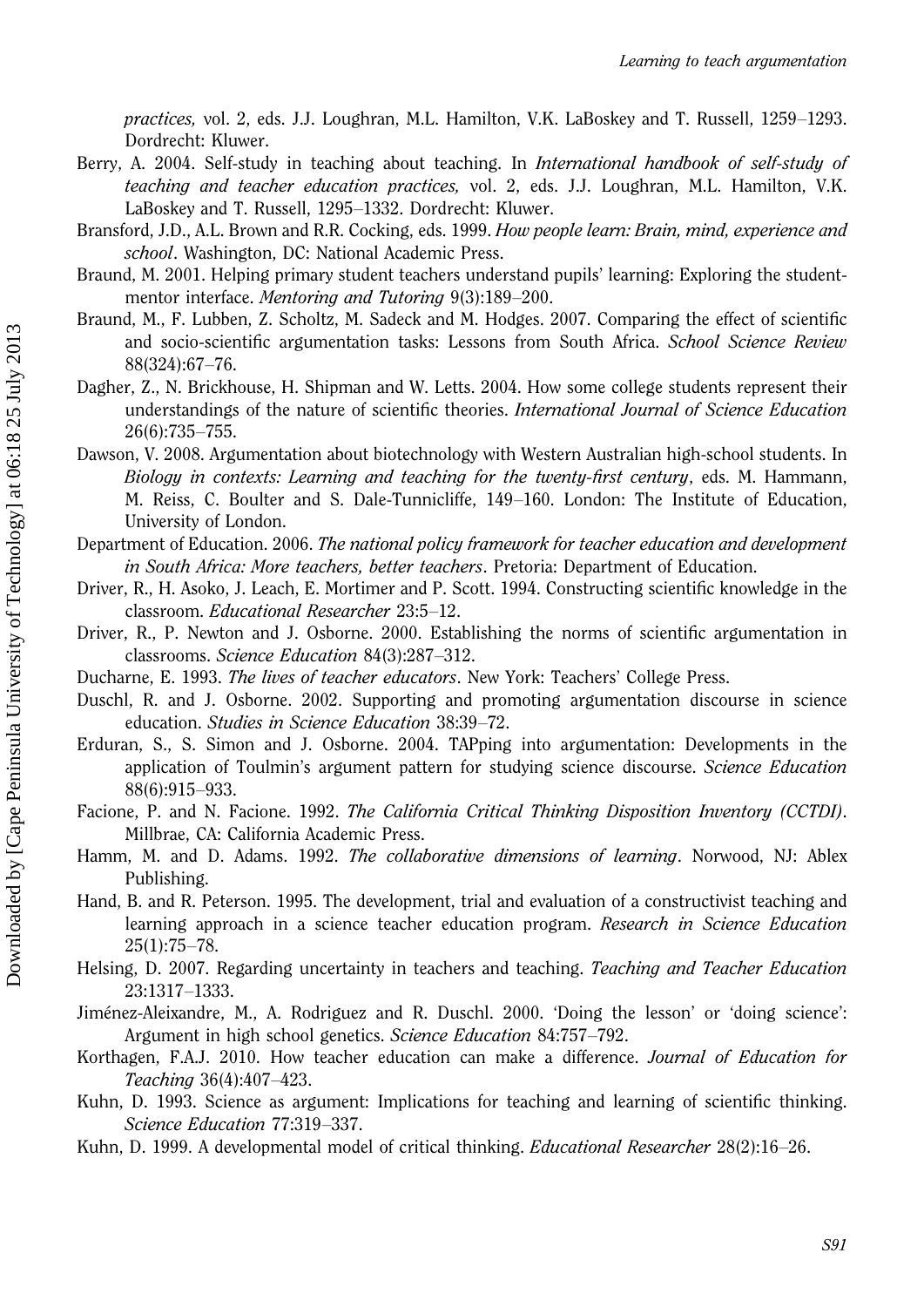- Lauffer, H.B. and D. Lauffer. 2009. Building professional development cadres. In Professional learning communities in science, eds. S. Mundry and K. Stiles, 55–72. Arlington, VA: National Science Teachers' Association (NSTA).
- Leach, J., R. Driver, R. Millar and P. Scott. 1997. A study of the progression in learning about 'the nature of science': Issues of conceptualization and methodology. International Journal of Science  $Education$  19:147-166.
- Lombard, B. and M. Grosser. 2004. Critical thinking abilities of prospective teachers: Ideals versus realities. South African Journal of Education 24:212-216.
- Loughran, J. 2006. Developing a pedagogy of teacher education: Understanding teaching and learning about teaching. London: Routledge.
- Lubben, F., S. Sadeck, Z. Scholtz and M. Braund. 2010. Gauging students' untutored ability in argumentation about experimental data: A South African case study. International Journal of Science Education 28(1):21-34.
- Osborne, J., S. Collins, M. Ratcliffe, R. Millar and R. Duschl. 2003. What 'ideas-about-science' should be taught in science? A Delphi study of the expert community. Journal of Research in Science Teaching 40:692-720.
- Paul, R., L. Elder and T. Bartell. 1997. Teachers of teachers: Examining preparation for critical thinking. Paper presented at the annual meeting of the American Educational Research Association, Chicago, Illinois, March.
- Pithers, R.T. and R. Soden. 2000. Critical thinking in education: A review. *Educational Research* 42:237– 249.
- Republic of South Africa (RSA). 1995. White paper on education and training. Pretoria: Government Printers.
- Russell, T. 1997. Teaching teachers: How do I teach IS the message? In Teaching about teaching: purpose, passion and pedagogy in teacher education, eds. J. Loughran and T. Russell, 32–47. London: Falmer Press.
- Ryder, J., J. Leach and R. Driver. 1999. Undergraduate science students' images of science. Journal of Research in Science Teaching 36:201-219.
- Sandoval, W. and B. Reiser. 2004. Explanation driven inquiry: Integrating conceptual and epistemic scaffolds for scientific inquiry. Science Education 88(3):345-372.
- Scholtz, Z., M. Braund, M. Hodges, R. Koopman and F. Lubben. 2008. South African teachers' ability to argue: The emergence of inclusive argumentation. International Journal of Educational Development  $28(1):21-34$ .
- Schwarz, B., Y. Neumann and M. Ilya. 2003. Construction of collective and individual knowledge in argumentative activity. Journal of the Learning Sciences 12:219–256.
- Simon, S., S. Erduran and J. Osborne. 2006. Learning to teach argumentation: Research and development in the science classroom. International Journal of Science Education 28:235-260.
- Slavin, R.E. 1996. Research on cooperative learning and achievement: What we know, what we need to know. Contemporary Educational Psychology 21:43-69.
- Tao, P. 2003. Eliciting and developing junior secondary students' understanding of the nature of science through a peer collaboration instruction in science stories. *International Journal of Science*  $Education 25:147-171.$
- Tatto, M.T. 1998. The influence of teacher education on teachers' experiences, beliefs and classroom practices. Journal of Teacher Education 49:66-77.
- Toulmin, S. 2003. The uses of argument, updated edition. Cambridge: Cambridge University Press.
- Tsai, C.C. and S-Y. Liu. 2005. Developing a multi-dimensional instrument for assessing students' epistemological views towards science. International Journal of Science Education 27(13):127-149.